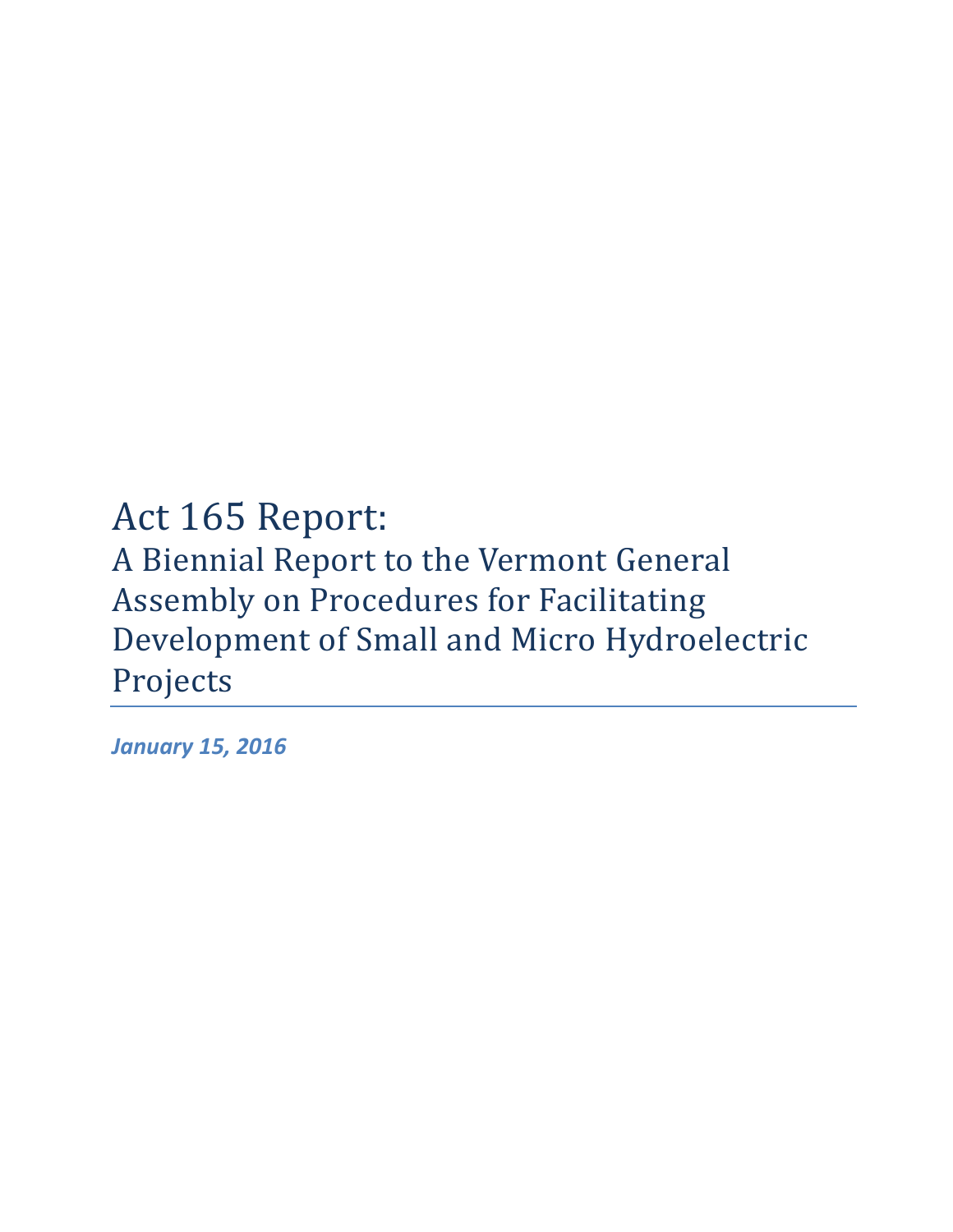## **Introduction**

The purpose of this report is to inform the General Assembly of progress to date in carrying out Act 165, "An act relating to expediting development of small and micro hydroelectric projects." In 2012, the Vermont Legislature passed Act 165, which directed the Department of Public Service (DPS) commissioner, in consultation with the Secretary of the Agency of Natural Resources (ANR), to "seek to enter into a memorandum of understanding [MOU] with the Federal Energy Regulatory Commission (FERC) for a program to expedite the procedures for FERC's granting approval for projects in Vermont that constitute small conduit hydroelectric facilities and small hydroelectric power projects."<sup>[1](#page-1-0)</sup>

After consulting with FERC and many stakeholders, the agencies concluded that it was not feasible to enter into such an MOU, and that the next best way to expedite the development of small hydropower projects in Vermont was to provide greater assistance to developers early on in a project; to better coordinate communications to developers and to FERC; and to identify projects that could gain support from the state resource agencies, then communicate such support to FERC to expedite the permitting process.

An interagency MOU, which was fully executed by the DPS, ANR, and the Agency of Commerce & Community Development (ACCD) in July 2013, provides for such enhanced coordination, including identification of and assistance to developers of low-impact projects of high public value (such as those owned by public entities and those utilizing existing infrastructure), as resources allow.

The DPS, ANR, and ACCD submitted the first iteration of a biennial report required by the Legislature per Act 165 on January 15, [2](#page-1-1)014.<sup>2</sup> On January 28, 2014, staff from the three agencies provided a summary of the report and the proposed path forward to the House Fish, Wildlife & Water Resources Committee. The three agencies were encouraged to proceed with the development of tools to assist hydropower developers as proposed in the report, and have since developed the Vermont Small Hydropower Assistance Program.

## **1 Vermont Small Hydropower Assistance Program**

To identify and assist low-impact projects, the agencies developed a two-step screening process: the Vermont Small Hydropower Assistance Program (VSHAP), was rolled out in the summer of 2015. While no projects have applied for review to date, applications will be accepted at any time and reviewed on a rolling basis.

<span id="page-1-1"></span><span id="page-1-0"></span> <sup>1</sup> <http://legislature.vermont.gov/assets/Documents/2012/Docs/ACTS/ACT165/ACT165%20As%20Enacted.pdf> 2 [http://publicservice.vermont.gov/sites/psd/files/Pubs\\_Plans\\_Reports/Legislative\\_Reports/Act%20165%20Legislat](http://publicservice.vermont.gov/sites/psd/files/Pubs_Plans_Reports/Legislative_Reports/Act%20165%20Legislative%20Report_withappendices_011514.pdf) [ive%20Report\\_withappendices\\_011514.pdf](http://publicservice.vermont.gov/sites/psd/files/Pubs_Plans_Reports/Legislative_Reports/Act%20165%20Legislative%20Report_withappendices_011514.pdf)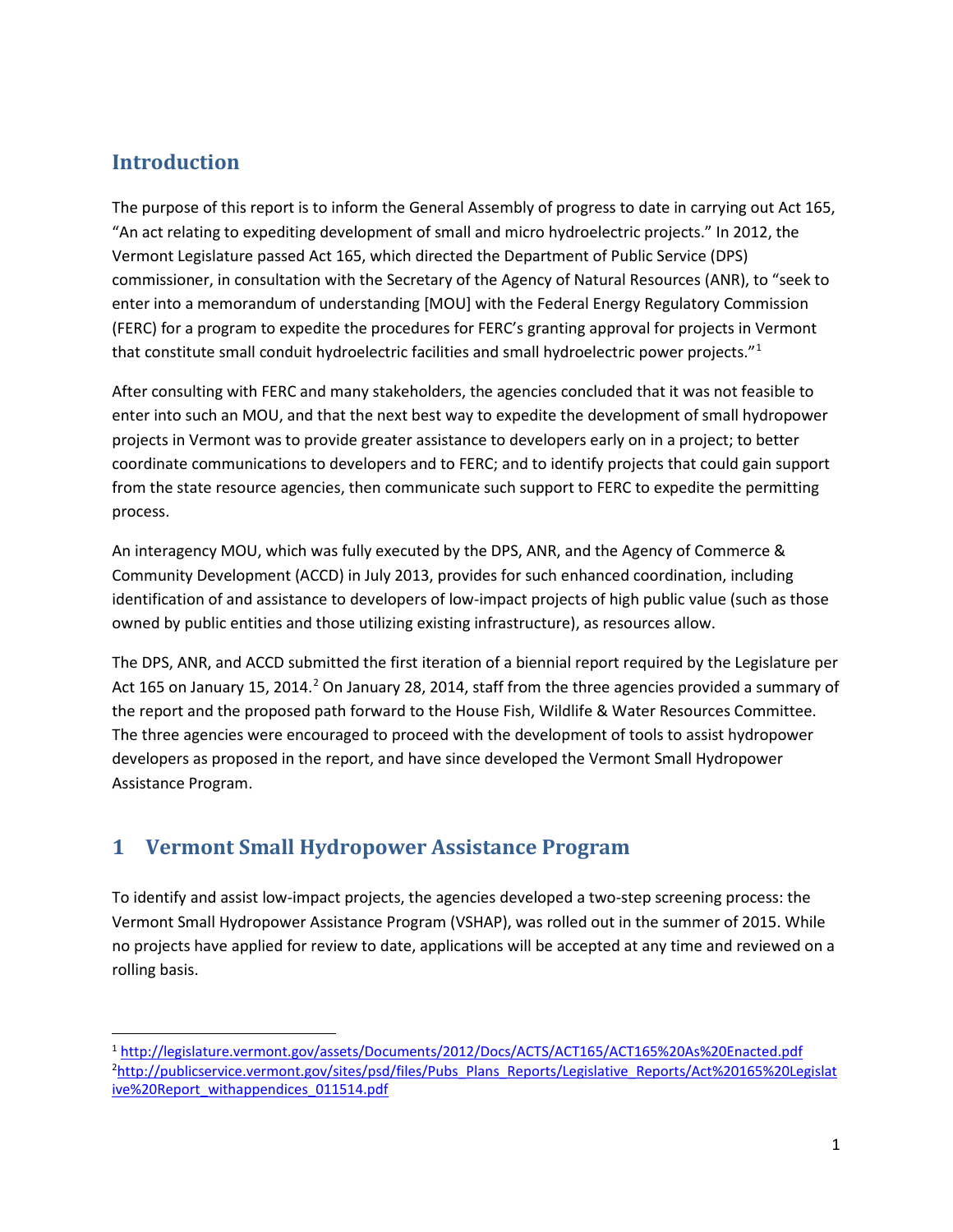An overview document of the VSHAP program is available on the DPS website.<sup>[3](#page-2-0)</sup> The first step involves a desktop review of project proposal characteristics; if that screening is successful, the second step is project proposal review based on a site visit, as appropriate. The agencies will provide enhanced assistance to projects that screen as low impact (for instance, waiving scoping periods in the FERC process and/or representing to FERC that agency concerns have been satisfied).<sup>[4](#page-2-1)</sup>

The agencies requested public comments on the program elements and materials in the spring and summer of 2014. The [draft screening criteria,](http://publicservice.vermont.gov/sites/psd/files/Topics/Renewable_Energy/Resources/Hydro/Draft%20Screening%20Criteria_040214.pdf)<sup>[5](#page-2-2)</sup> [combined stakeholder comments,](http://publicservice.vermont.gov/sites/psd/files/Topics/Renewable_Energy/Resources/Hydro/Combined%20comments%20on%20screening%20criteria_052714.pdf)<sup>[6](#page-2-3)</sup> and summary of [comments with reply comments](http://publicservice.vermont.gov/sites/psd/files/Topics/Renewable_Energy/Resources/Hydro/Summary%20and%20Reply%20Comments.pdf)<sup>[7](#page-2-4)</sup> are available on the DPS website.

## **1.1 Step One Screening Criteria and Process Summary**

The initial screening process of the VSHAP program requires the developer to providing a certain amount of information to the state agencies to allow them to determine whether a project is likely to qualify as low impact. If a project passes successfully through the initial screening, the state agencies will schedule a site visit to assess site-specific criteria. The Step 1 Screening Criteria Summary and Application Instructions<sup>[8](#page-2-5)</sup> as well as the Step 1 Application Form <sup>[9](#page-2-6)</sup>are available on the DPS website.

## **1.1.1 Step 1 Criteria**

To qualify for a multi-agency site visit, a project must demonstrate it can meet all of the following criteria:

- 1. Will not be located on Class A waters, Outstanding Resource Waters, or federally or state-protected river reaches.<sup>[10](#page-2-7)</sup>
- 2. Will be located at an existing dam, **or** project will not require a dam or other impoundment.
- 3. Will be located on lands controlled by applicant or otherwise demonstrate support from adjoining landowners.
- 4. Will not increase the impoundment elevation.

<span id="page-2-0"></span><sup>-&</sup>lt;br>3 [http://publicservice.vermont.gov/sites/psd/files/Topics/Renewable\\_Energy/Resources/Hydro/VT%20Small%20Hy](http://publicservice.vermont.gov/sites/psd/files/Topics/Renewable_Energy/Resources/Hydro/VT%20Small%20Hydropower%20Assistance%20Program%20Overview.pdf) [dropower%20Assistance%20Program%20Overview.pdf](http://publicservice.vermont.gov/sites/psd/files/Topics/Renewable_Energy/Resources/Hydro/VT%20Small%20Hydropower%20Assistance%20Program%20Overview.pdf)

<span id="page-2-1"></span><sup>&</sup>lt;sup>4</sup> [publicservice.vermont.gov/topics/renewable\\_energy/resources#hydro](http://publicservice.vermont.gov/topics/renewable_energy/resources#hydro)

<span id="page-2-2"></span><sup>5</sup> [http://publicservice.vermont.gov/sites/psd/files/Topics/Renewable\\_Energy/Resources/Hydro/Draft%20Screening](http://publicservice.vermont.gov/sites/psd/files/Topics/Renewable_Energy/Resources/Hydro/Draft%20Screening%20Criteria_040214.pdf) [%20Criteria\\_040214.pdf](http://publicservice.vermont.gov/sites/psd/files/Topics/Renewable_Energy/Resources/Hydro/Draft%20Screening%20Criteria_040214.pdf)

<span id="page-2-3"></span><sup>&</sup>lt;sup>6</sup>[http://publicservice.vermont.gov/sites/psd/files/Topics/Renewable\\_Energy/Resources/Hydro/Combined%20com](http://publicservice.vermont.gov/sites/psd/files/Topics/Renewable_Energy/Resources/Hydro/Combined%20comments%20on%20screening%20criteria_052714.pdf) [ments%20on%20screening%20criteria\\_052714.pdf](http://publicservice.vermont.gov/sites/psd/files/Topics/Renewable_Energy/Resources/Hydro/Combined%20comments%20on%20screening%20criteria_052714.pdf)

<span id="page-2-4"></span><sup>7</sup> [http://publicservice.vermont.gov/sites/psd/files/Topics/Renewable\\_Energy/Resources/Hydro/Summary%20and%](http://publicservice.vermont.gov/sites/psd/files/Topics/Renewable_Energy/Resources/Hydro/Summary%20and%20Reply%20Comments.pdf) [20Reply%20Comments.pdf](http://publicservice.vermont.gov/sites/psd/files/Topics/Renewable_Energy/Resources/Hydro/Summary%20and%20Reply%20Comments.pdf)

<span id="page-2-5"></span><sup>8</sup> [http://publicservice.vermont.gov/sites/psd/files/Topics/Renewable\\_Energy/Resources/Hydro/Step%201%20Scre](http://publicservice.vermont.gov/sites/psd/files/Topics/Renewable_Energy/Resources/Hydro/Step%201%20Screening%20Criteria%20Summary%20and%20Application%20Instructions.pdf) [ening%20Criteria%20Summary%20and%20Application%20Instructions.pdf](http://publicservice.vermont.gov/sites/psd/files/Topics/Renewable_Energy/Resources/Hydro/Step%201%20Screening%20Criteria%20Summary%20and%20Application%20Instructions.pdf)

<span id="page-2-6"></span><sup>9</sup> [http://publicservice.vermont.gov/sites/psd/files/Topics/Renewable\\_Energy/Resources/Hydro/Step%201%20Appli](http://publicservice.vermont.gov/sites/psd/files/Topics/Renewable_Energy/Resources/Hydro/Step%201%20Application%20Form_Final.pdf) [cation%20Form\\_Final.pdf](http://publicservice.vermont.gov/sites/psd/files/Topics/Renewable_Energy/Resources/Hydro/Step%201%20Application%20Form_Final.pdf)

<span id="page-2-7"></span><sup>&</sup>lt;sup>10</sup> Lists of Class A and Outstanding Resource Waters are available on ANR's Natural Resources Atlas: [http://anrmaps.vermont.gov/websites/anra/;](http://anrmaps.vermont.gov/websites/anra/) federally protected waters can be identified via [http://www.ferc.gov/industries/hydropower/gen-info/licensing/small-low-impact/get-started/sites.asp.](http://www.ferc.gov/industries/hydropower/gen-info/licensing/small-low-impact/get-started/sites.asp)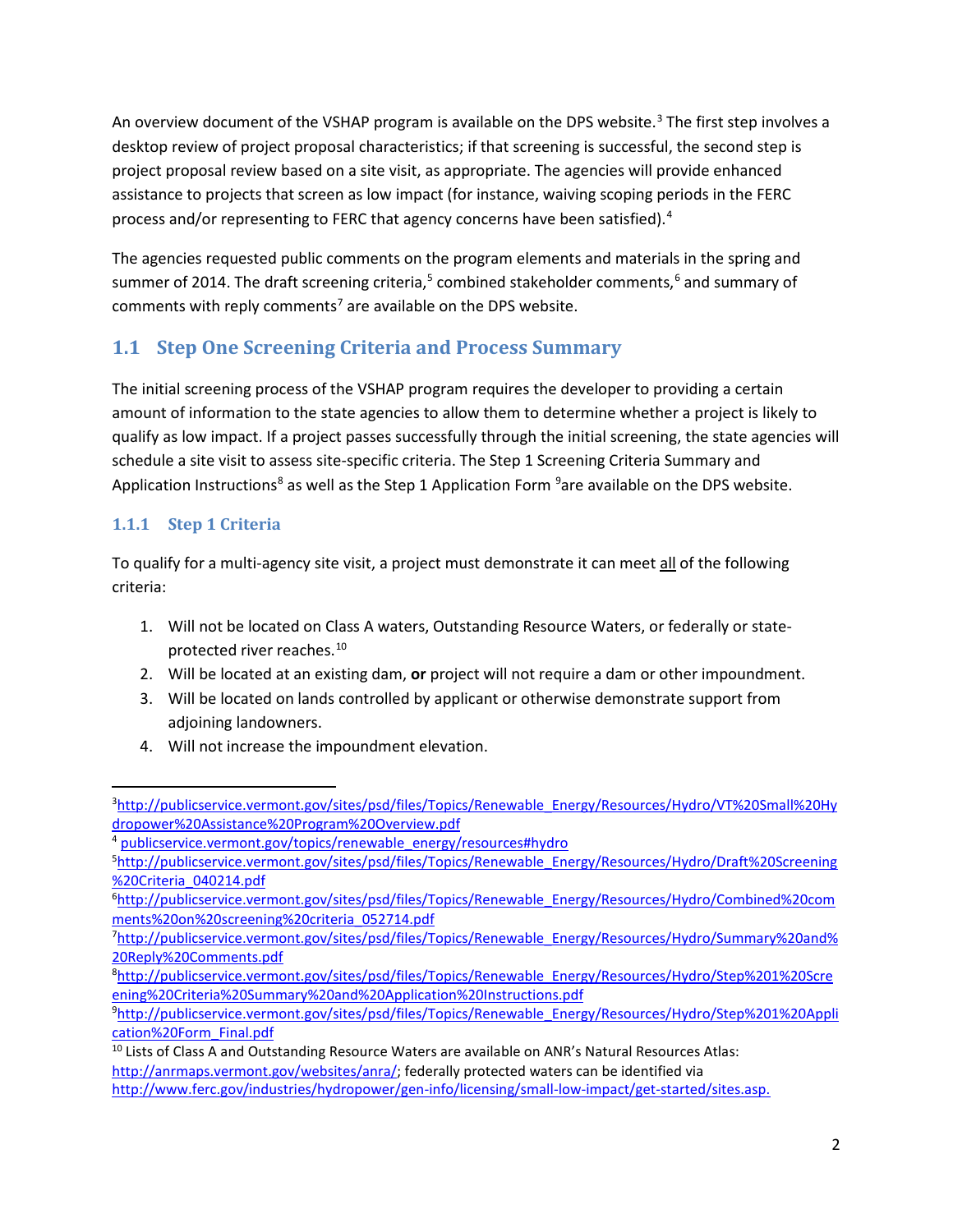- 5. Will be operated as true run of river. $11$
- 6. Have proposed bypass flows that will meet hydrologic standards as defined by the ANR Flow Procedure:<sup>[12](#page-3-1)</sup>

| Season      | Period           | <b>Median Flow</b><br>Standard <sup>13</sup> | Default<br>(cfs/mi <sup>2</sup> ) |  |
|-------------|------------------|----------------------------------------------|-----------------------------------|--|
| Fall/winter | $Oct 1 - Mar 31$ | February                                     | 1.0                               |  |
| Spring      | Apr $1 -$ May 31 | April/May                                    | 4.0                               |  |
| Summer      | June 1 - Sep 30  | August                                       | 0.5                               |  |

### OR

Where there is virtually no bypass (tailrace discharges at the dam or into plunge pool close to the dam such that adequate circulation is maintained) and will have a spillage proposal of at least 7Q10 drought flow.<sup>14</sup>

## **1.1.2 Step 1 Process**

Within 30 days of receipt of a complete application demonstrating a project's compliance with the required screening criteria, the three agencies will contact the applicant to schedule a site visit. The timing of the site visit may depend on the season and current streamflow conditions, in order for natural resources to be properly assessed (site visits will generally take place between May and October; therefore, applicants are urged to submit applications between March and September in order to avoid a long wait). Project sponsors are asked to fill out and return the [Step 1 Application Form](http://publicservice.vermont.gov/sites/psd/files/Topics/Renewable_Energy/Resources/Hydro/Step%201%20Application%20Form_Final.pdf) and submit it to the designated contact at the DPS.

## **1.2 Step 2 Criteria and Process Summary**

The second step of VSHAP process involves on-site evaluation of potential resource impacts and allows for agency staff to determine whether additional studies are necessary.

<span id="page-3-0"></span> $11$  A true run-of-river project is one which does not operate out of storage and, therefore, does not artificially regulate streamflows below the project's tailrace. Outflow from the project is equal to inflow to the project's impoundment on an instantaneous basis.

<span id="page-3-1"></span><sup>&</sup>lt;sup>12</sup> Reference for further detail[: http://www.anr.state.vt.us/dec/waterq/rivers/docs/rv\\_flowprocedure.pdf](http://www.anr.state.vt.us/dec/waterq/rivers/docs/rv_flowprocedure.pdf) an[d www.fws.gov/newengland/pdfs/Flowpolicy.pdf.](http://www.fws.gov/newengland/pdfs/Flowpolicy.pdf)

<span id="page-3-2"></span><sup>&</sup>lt;sup>13</sup> Application of the fall/winter and spring period flows for spawning and incubation will be determined by the VT Dept. of Fish & Wildlife site-specifically. If not required, the August median flow will be applied year-round.

<span id="page-3-3"></span> $14$  The 7Q10 refers to the lowest average streamflow expected to occur for seven consecutive days with an average frequency of once in ten years. If it's a gaged stream, ANR can supply this statistic. If not, use 0.1 csm, the statewide value.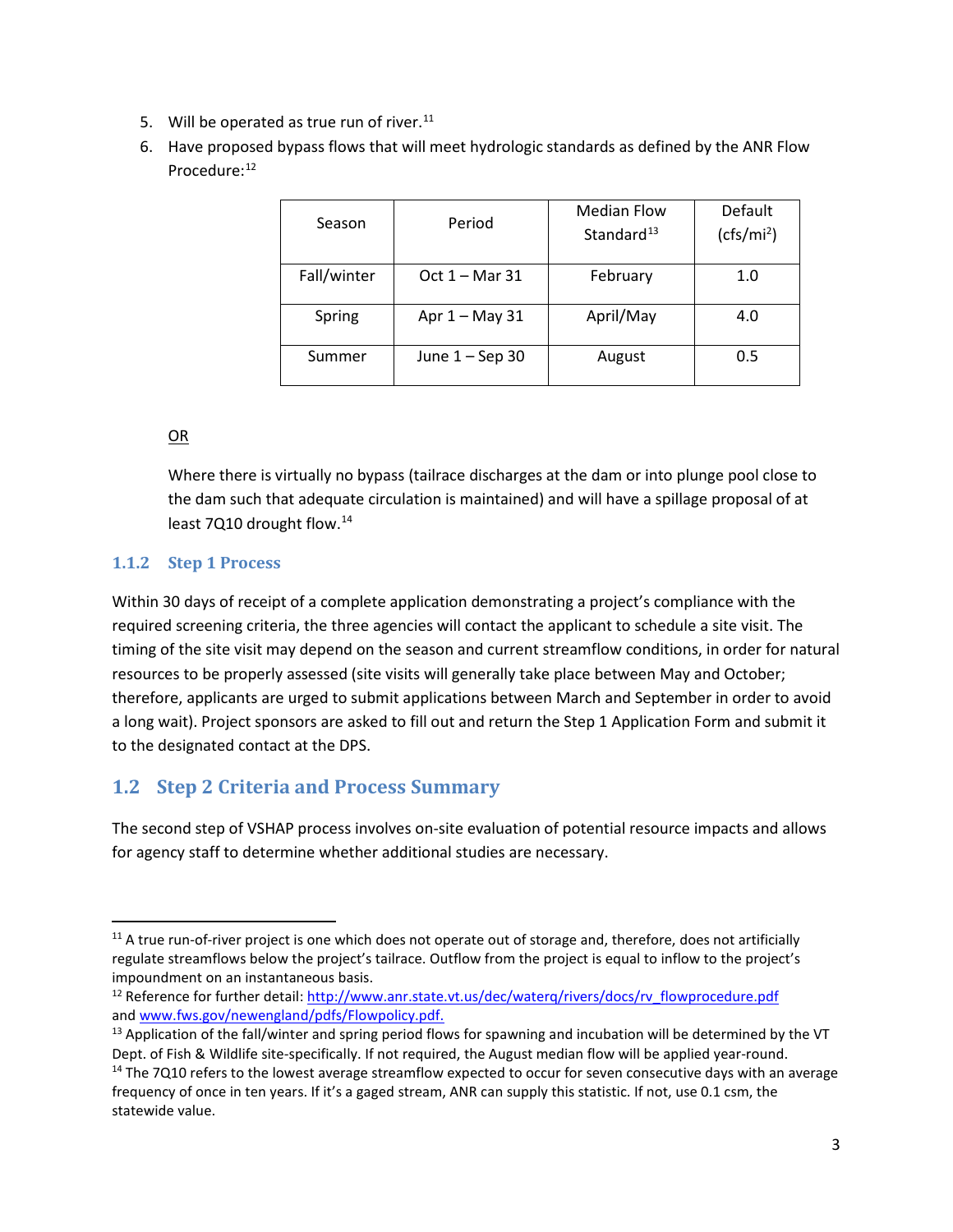#### **1.2.1 Step 2 Site-Specific Determinations**

In order for a project to qualify for enhanced assistance (e.g., waiving of pre-filing consultation, supporting shorter comment periods, and/or issuing a letter to FERC indicating that agency requirements are satisfied, as appropriate in each circumstance), it must meet the following criteria as determined by resource agencies during the site visit:

- 1. When the Agency of Natural Resources determines, based on a site-specific determination, that:
	- a. Fish passage facilities are not needed;
	- b. Project will not affect threatened or endangered species;
	- c. Project does not significantly alter site aesthetics; and
	- d. Project is not located where there is a bypass of high habitat value.
	- e. Proposed spillage is adequate to address aesthetics.
	- f. Will comply with ANR Stream Alteration Standards<sup>[15](#page-4-0)</sup>
- 2. Where there are direct or indirect impacts to historic and archaeological resources, projects are reviewed on a case-by-case basis by the State Historic Preservation Office, and adhere to recommendations made by that office.[16](#page-4-1)

#### **1.2.2 Step 2 Process**

Within 30 days after a site visit, the agencies will issue a comment letter advising the applicant of potential cultural and natural resource issues that will need to be addressed in the Section 401 water quality certification and FERC processes.

When the applicant has satisfactorily addressed any cultural and natural resource issues raised by the agencies, a joint letter to FERC will be issued indicating that agency concerns have been satisfactorily resolved, agreeing to waive scoping and/or pre-filing consultation, and potentially supporting shorter comment periods in the FERC process.

The timing and scope of this letter is dependent upon the natural and cultural resource issues raised by the project and the steps that have been taken by the applicant to address those concerns, and will be determined on a case-by-case basis.

<span id="page-4-0"></span><sup>&</sup>lt;sup>15</sup> See Environmental Protection Rule, Chapter 27, Vermont Stream Alteration Rule for further guidance: [http://www.watershedmanagement.vt.gov/rivers/docs/rv\\_SARule\\_12\\_24\\_13.pdf.](http://www.watershedmanagement.vt.gov/rivers/docs/rv_SARule_12_24_13.pdf)

<span id="page-4-1"></span><sup>16</sup> For a discussion of direct and indirect impacts, see ACCD's *Criteria for Evaluating the Effect of Proposed Telecommunications Facilities, Transmission Lines, and Wind Power Facilities on Historic Resources* at: [http://accd.vermont.gov/strong\\_communities/preservation/review\\_compliance/telecom\\_criteria.](http://accd.vermont.gov/strong_communities/preservation/review_compliance/telecom_criteria)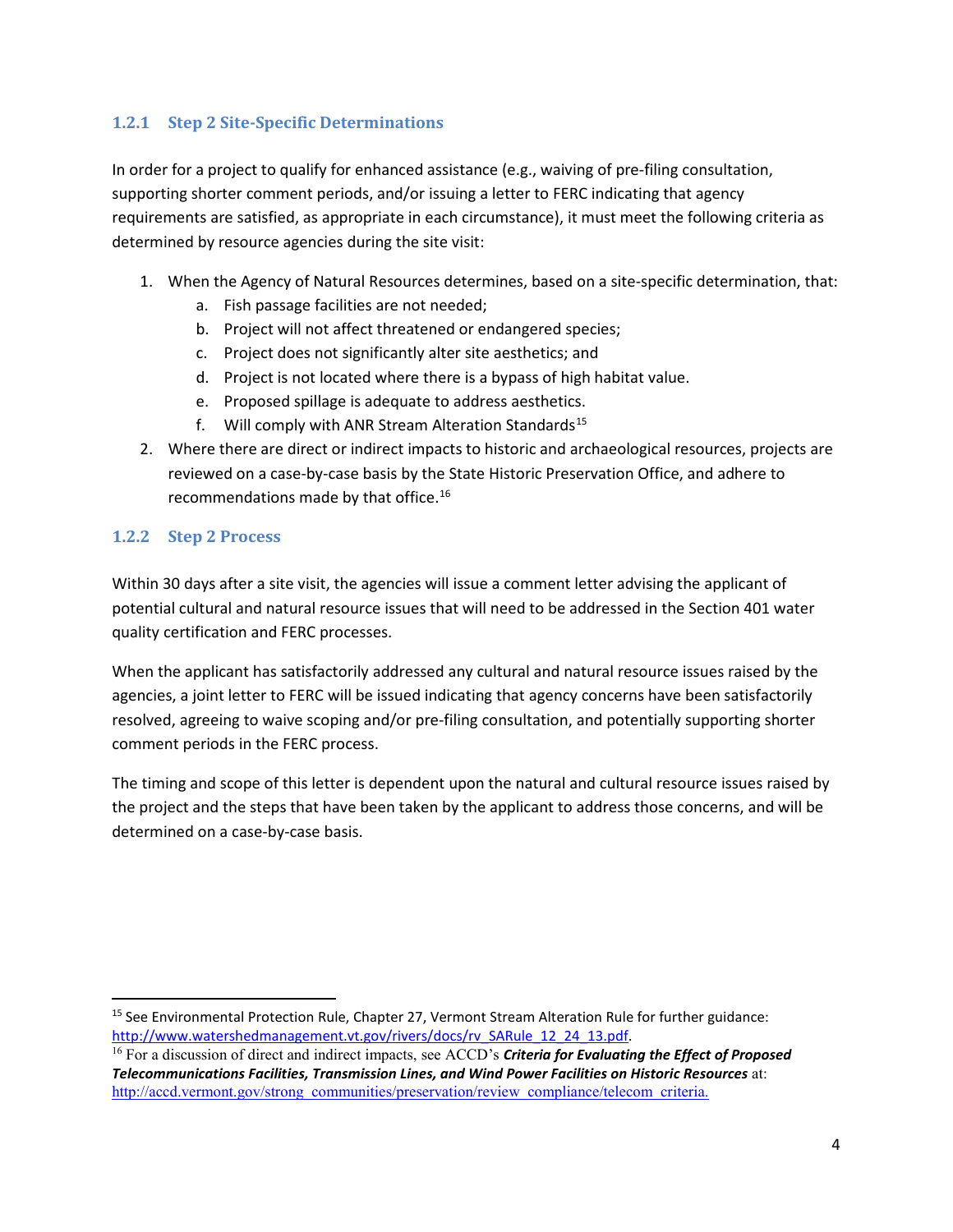## **2 State of the Market**

Vermont today has 71 FERC-licensed hydropower generation facilities, with a total estimated installed capacity of more than 750 MW. Subtracting the Connecticut and Deerfield River facilities — which are partially located out of state and all serve customers outside the state — and adding in unlicensed facilities, the installed in-state capacity is closer to 200 MW. The generation from these facilities powers nearly 10% of Vermont's electric load.

| <b>Plant Owner</b>                        | Capacity (MW) |
|-------------------------------------------|---------------|
| GMP <sup>17</sup>                         | 99            |
| Independent Power Producers <sup>18</sup> | 41            |
| Standard Offer <sup>19</sup>              | 2             |
| Municipal Utilities <sup>20</sup>         | 30            |
| All Other                                 | 28            |
| Total                                     | <i>200</i>    |

#### **Vermont Hydroelectric Projects**

A portion of current capacity was added in the 1980s under the Public Utility Regulatory Policies Act (PURPA) of 1978. Spurred by the energy crises of the 1970s, PURPA provided economic incentives for the development of small hydro projects. Under PURPA, 41 new hydro facilities were constructed in the state, though at a higher price relative to those available in the subsequent wholesale power market.

The pace of hydro development dropped off significantly after the early 1990s, due to a number of factors including the loss of economic incentives, stricter permitting requirements, and the development of the most economically viable sites. In recent years, advocacy efforts by the hydropower community led to several studies to analyze the state's potential for new hydropower resources.

Credible estimates of the potential for additional hydropower development in Vermont range from 25 MW at 44 sites (ANR, 2008<sup>[21](#page-5-4)</sup>) to 90 MW developable at 300 of the states existing 1,200 dams (DPS,

<span id="page-5-0"></span><sup>17</sup> GMP, "The Supply of Electricity" (Integrated Resource Plan, Ch. 3),

www.greenmountainpower.com/upload/photos/4773. 2014 GMP\_IRP\_The\_Supply\_of\_Electricity\_Chapter\_1125 14 Clean and Final.pdf

<span id="page-5-1"></span><sup>18</sup> [static1.1.sqspcdn.com/static/f/435218/25863851/1421442956143/Schedule+B+-+2014-2015-](http://static1.1.sqspcdn.com/static/f/435218/25863851/1421442956143/Schedule+B+-+2014-2015-FY15.pdf?token=TvpupnR2Vg1aInvc0JUzhk%2FY2Ic%3D) [FY15.pdf?token=TvpupnR2Vg1aInvc0JUzhk%2FY2Ic%3D](http://static1.1.sqspcdn.com/static/f/435218/25863851/1421442956143/Schedule+B+-+2014-2015-FY15.pdf?token=TvpupnR2Vg1aInvc0JUzhk%2FY2Ic%3D)

<span id="page-5-2"></span><sup>19</sup> [vermontspeed.com/projects-online/](http://vermontspeed.com/projects-online/)

<span id="page-5-3"></span><sup>20</sup> DPS data

<span id="page-5-4"></span><sup>&</sup>lt;sup>21</sup> Vt. ANR, The Development of Small Hydroelectric Projects in Vermont (Report to the Legislature, 2008), [www.vtwaterquality.org/rivers/docs/rv\\_smallhydroreport.pdf](http://www.vtwaterquality.org/rivers/docs/rv_smallhydroreport.pdf)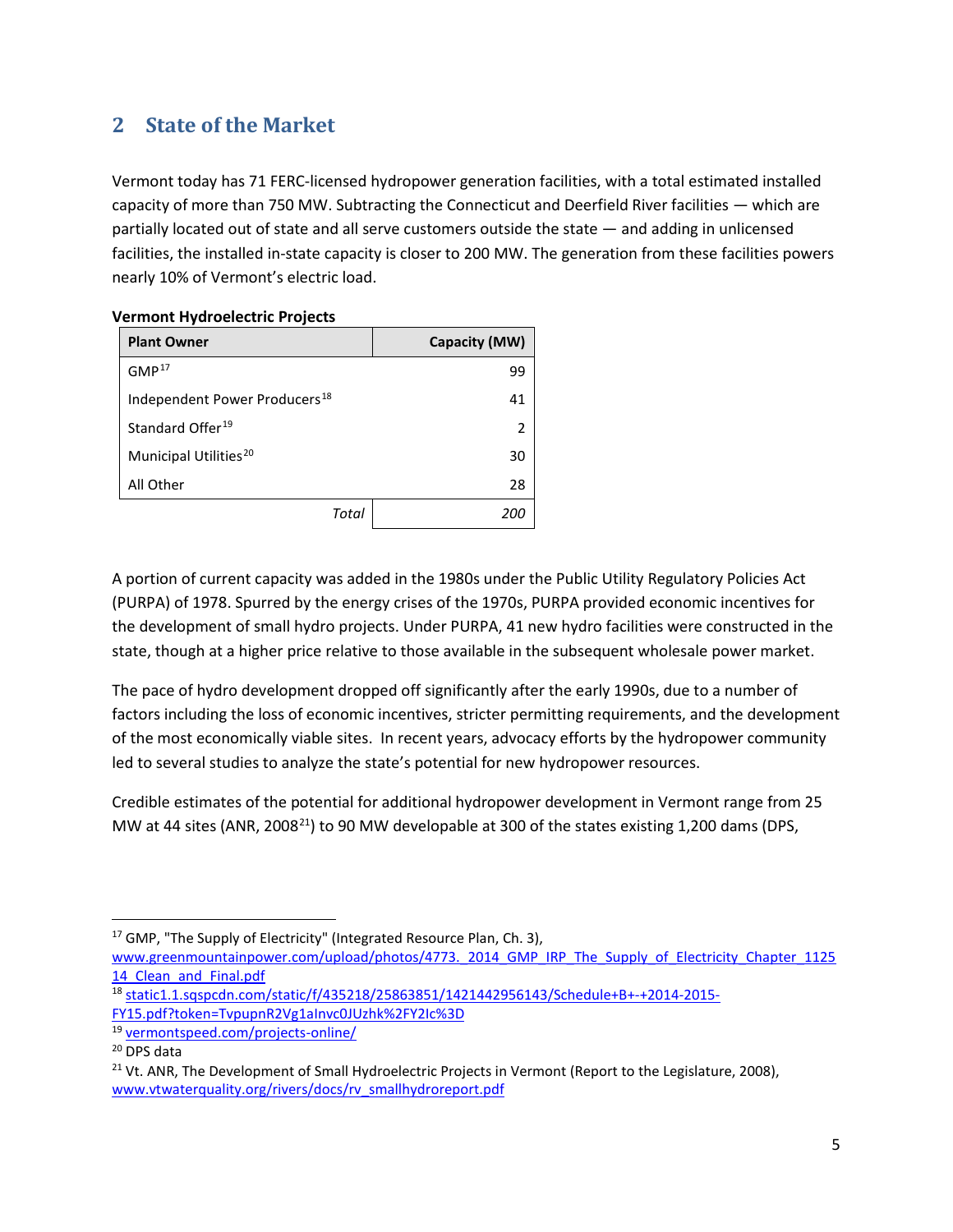2007).<sup>[22](#page-6-0)</sup> Under any assessment, it is clear that the best hydropower sites have already been developed. There are very few undeveloped sites that could support capacity greater than 1 MW, and a relatively low number in the 500 kW to 1 MW range. There are many potential smaller community and residential sites sized at less than 200 kW. But because the federal permitting requirements for hydropower do not necessarily scale with size, the economics are skewed in favor of larger sites in the absence of incentives that would make the smaller sites capable of supporting up-front environmental and engineering studies, along with the extensive, lengthy permit process that hydropower has to undertake at the federal level. $23$ 

One generally cost-effective way to increase hydropower's contribution to Vermont's electricity mix without developing non-powered dams is to upgrade existing hydroelectric facilities, by installing small turbines at the dams that utilize conservation bypass flows, or by installing new turbines that can operate efficiently and over a wider range of flows. These upgrades are often possible without changing the current operating requirements — i.e., power production can be increased without additional environmental impacts. In some cases, these upgrades can even reduce environmental impacts. Green Mountain Power has taken advantage of relicensing of its dams to change operations in ways that meet modern water-quality standards while increasing output.<sup>[24](#page-6-2)</sup> Increased hydropower output resulting from upgrades that are made after June 30, 2015 to plants smaller than 5 MW also likely qualifies as a distributed renewable generation resource under the Renewable Energy Standard.<sup>[25](#page-6-3)</sup>

Municipal water supply and wastewater treatment pipelines can be retrofitted with turbines, to capture excess pressure in these systems without otherwise altering the system's regular operation. Such in-pipe hydroelectric systems have minimal environmental impact, although they also produce only a small amount of electricity. The town of Bennington has developed such a project,<sup>[26](#page-6-4)</sup> as has the city of Barre,<sup>[27](#page-6-5)</sup> following a 2013 change in federal permitting law that expedited the processing and review of conduit systems.<sup>[28](#page-6-6)</sup>

Additionally, several projects that have recently or will soon come online provide insights into what might be required if we are to add more in-state hydropower to the mix  $-$  and to keep what we now have. Several additional sites are under investigation.

<span id="page-6-0"></span><sup>&</sup>lt;sup>22</sup> Lori Barg, The Undeveloped Hydro Potential of Vermont (Community Hydro, Plainfield, 2007), [publicservice.vermont.gov/sites/psd/files/Topics/Renewable\\_Energy/Resources/Hydro/DPS-Undeveloped-Hydro-](http://publicservice.vermont.gov/sites/psd/files/Topics/Renewable_Energy/Resources/Hydro/DPS-Undeveloped-Hydro-Potential-FINAL-VERSION.pdf)[Potential-FINAL-VERSION.pdf](http://publicservice.vermont.gov/sites/psd/files/Topics/Renewable_Energy/Resources/Hydro/DPS-Undeveloped-Hydro-Potential-FINAL-VERSION.pdf)

<span id="page-6-1"></span><sup>&</sup>lt;sup>23</sup> U.S. FERC, Small/Low Impact Hydropower Program, [www.ferc.gov/industries/hydropower/gen](http://www.ferc.gov/industries/hydropower/gen-info/licensing/small-low-impact.asp)[info/licensing/small-low-impact.asp](http://www.ferc.gov/industries/hydropower/gen-info/licensing/small-low-impact.asp)

<span id="page-6-2"></span><sup>&</sup>lt;sup>24</sup> GMP, "GMP Upgrades and Doubles Hydro Generation at Otter Creek Hydro Plant in Proctor" (press release, July 2015), [news.greenmountainpower.com/manual-releases/GMP-Upgrades---Doubles-Hydro-Generation-at-Otter-](http://news.greenmountainpower.com/manual-releases/GMP-Upgrades---Doubles-Hydro-Generation-at-Otter-C?feed=d51ec270-a483-4f6c-a55e-8e5fbe2238c2)[C?feed=d51ec270-a483-4f6c-a55e-8e5fbe2238c2](http://news.greenmountainpower.com/manual-releases/GMP-Upgrades---Doubles-Hydro-Generation-at-Otter-C?feed=d51ec270-a483-4f6c-a55e-8e5fbe2238c2)

<span id="page-6-3"></span><sup>25</sup> [legislature.vermont.gov/assets/Documents/2016/Docs/ACTS/ACT056/ACT056%20As%20Enacted.pdf](http://legislature.vermont.gov/assets/Documents/2016/Docs/ACTS/ACT056/ACT056%20As%20Enacted.pdf)

<span id="page-6-4"></span><sup>26</sup> [www.vtenergyatlas-info.com/wp-content/uploads/2010/02/Bennington-hydro-final-rpt.pdf](http://www.vtenergyatlas-info.com/wp-content/uploads/2010/02/Bennington-hydro-final-rpt.pdf)

<span id="page-6-5"></span><sup>&</sup>lt;sup>27</sup> Fuss & O'Neill, Barre Micro-Hydro Project (presentation for Community Energy and Climate Change Conference), [www.vecan.net/wp-content/uploads/jeff-McDonald\\_VECAN\\_Barre-Micro-Hydro-Project.pdf](http://www.vecan.net/wp-content/uploads/jeff-McDonald_VECAN_Barre-Micro-Hydro-Project.pdf)

<span id="page-6-6"></span><sup>&</sup>lt;sup>28</sup> U.S. FERC, Hydropower Regulatory Efficiency Act of 2013, [www.ferc.gov/industries/hydropower/indus](http://www.ferc.gov/industries/hydropower/indus-act/efficiency-act.asp)[act/efficiency-act.asp](http://www.ferc.gov/industries/hydropower/indus-act/efficiency-act.asp)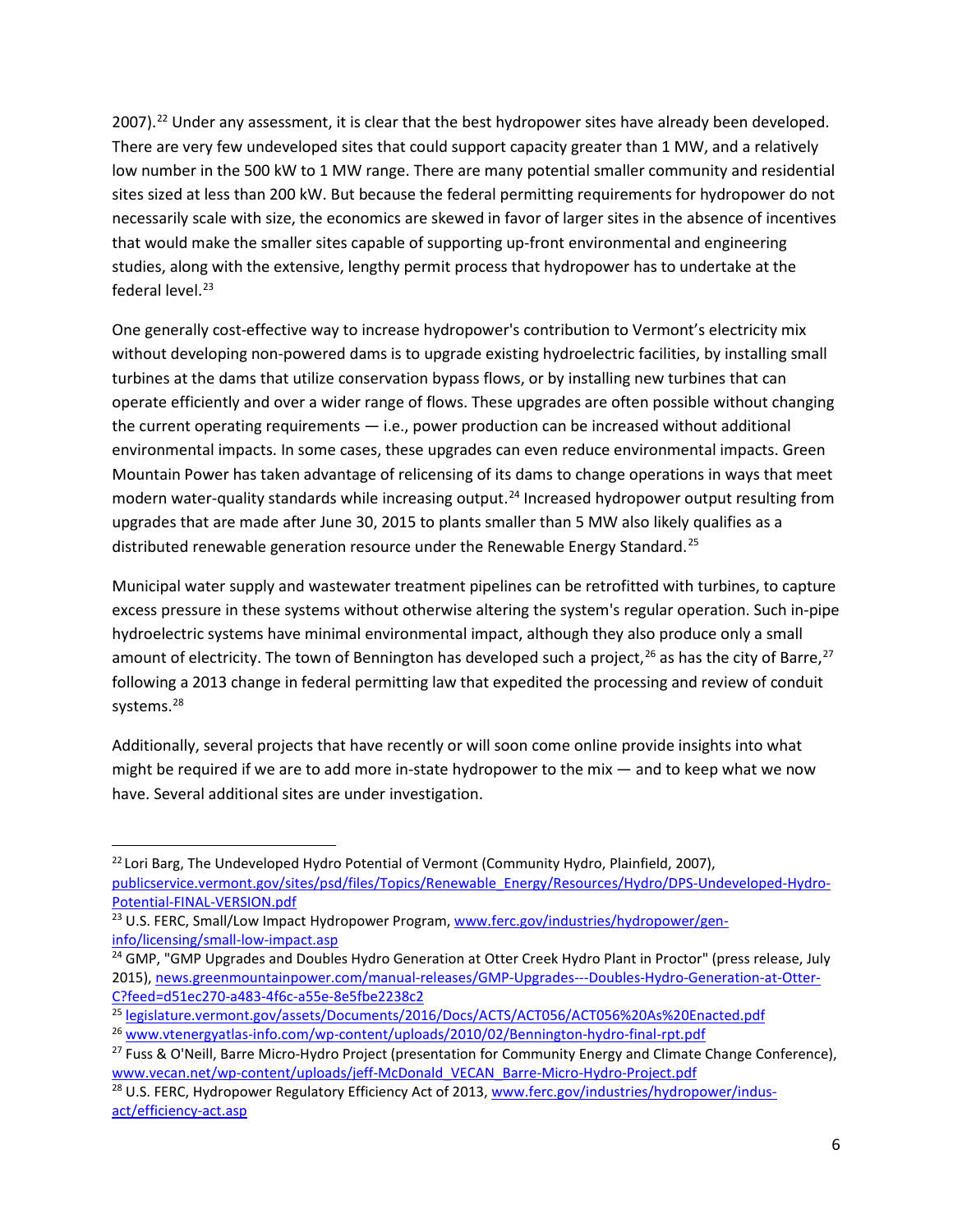#### **Hydroelectric Projects Permitted Since 2012**

| <b>Licenses</b>                     | License or<br><b>Exemption</b><br><b>Issue Date</b> | <b>River</b>             | Capacity<br>(kW) | <b>Notes</b>                                                 |
|-------------------------------------|-----------------------------------------------------|--------------------------|------------------|--------------------------------------------------------------|
| Townshend                           | 3/29/12                                             | <b>West River</b>        | 924              | Under construction; at an<br>Army Corps flood control<br>dam |
| <b>Ball Mountain</b><br>(Jamaica)   | 4/12/12                                             | West River               | 2196             | Under construction; at an<br>Army Corps flood control<br>dam |
| Vermont Tissue Mill<br>(Bennington) | 4/25/13                                             | Walloomsac<br>River      | 360              | Operational                                                  |
| <b>Otter Creek</b>                  | 10/23/14                                            | Otter Creek              | 9075             | Upgrades at existing<br>facilities; partially<br>complete    |
| Exemptions <sup>29</sup>            |                                                     |                          |                  |                                                              |
| Troy                                | 12/2/11                                             | Mississquoi River        | 850              | Operational                                                  |
| City of Barre                       | 10/28/13                                            | Nelson St. water<br>line | 17               | Operational; conduit<br>project                              |



*Left: 360 kW VT Tissue Mill Project. Right: 17 kW City of Barre Conduit Project.*

<span id="page-7-0"></span><sup>&</sup>lt;sup>29</sup> "Exemption" refers to an exemption from permit expiration. Exemptions are still required to go through a permitting process.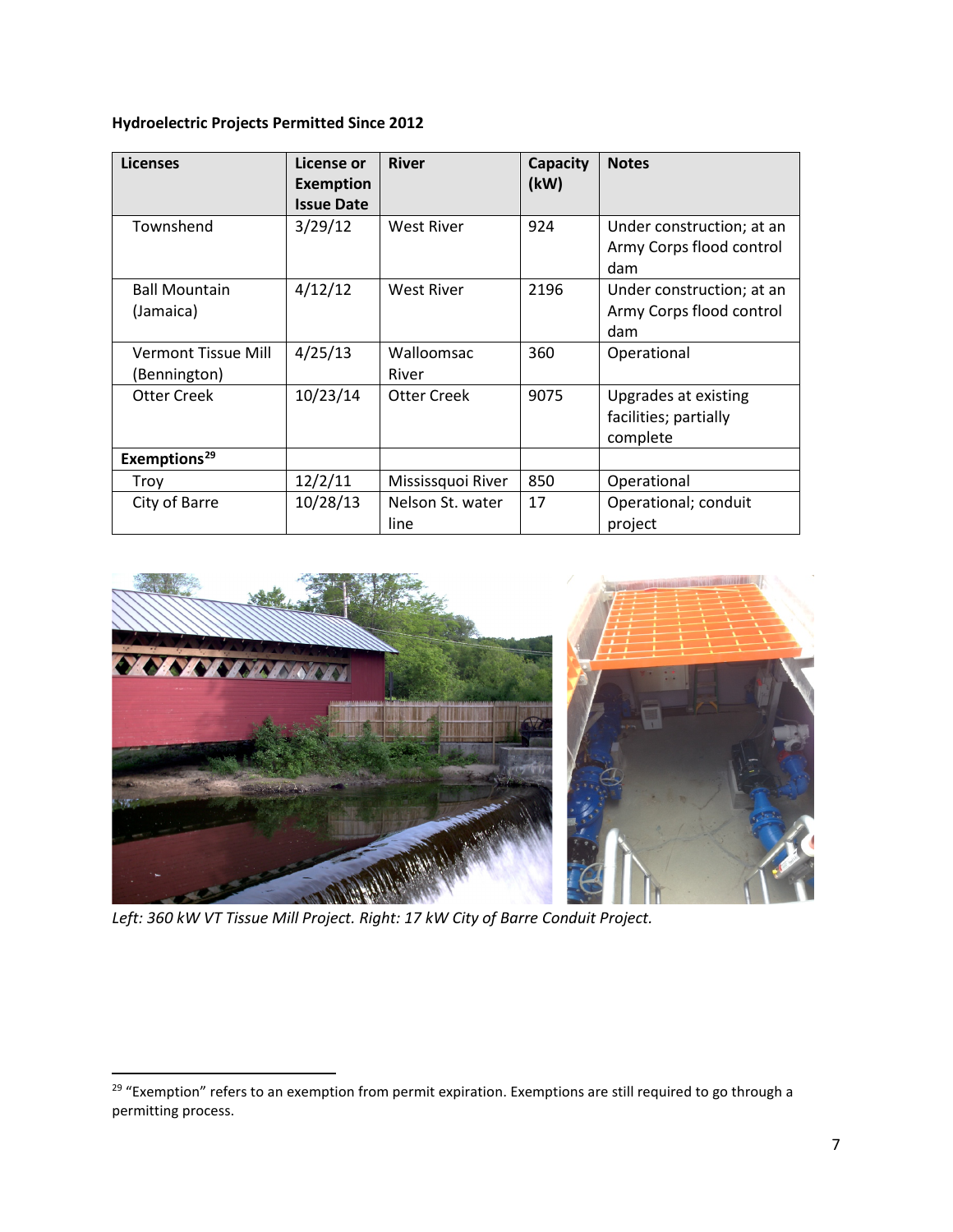# **3 Relicensings**

There are 19 hydropower facilities licensed in Vermont from the 1980s to the 1990s that will be due for relicensing in the next decade, and as much as 65 MW of hydropower in Vermont will undergo relicensing by the year 2050. This presents both opportunities and challenges to our utilities, third-party project owners, and planners.

Existing dams retrofitted for hydropower, as well as those undergoing relicensing, are required to meet Vermont Water Quality Standards, which were adopted and have been revised in the time since many Vermont hydro projects were first licensed. Projects going through relicensing will likely need to change operations in order to provide adequate flows in the bypass reach, and to operate closer to run-of-river mode. They may possibility need to incorporate fish passage, which can be a considerable expense. In relicensing, projects that had previously stored water in impoundments, for use during peak demand, may no longer be able to do so to the same extent; and projects that had used flows to the detriment of fisheries and other aquatic life may need to sacrifice some production. To some extent, the resulting losses in peak power and production potential can be mitigated by the implementation of modern controls and more efficient equipment. But even so, this issue needs to be considered by hydro plant operators, especially utilities, as they plan for their future electricity portfolios.

Vermont is not the only state with a growing queue of impending hydropower relicensings, and FERC has indicated that it may be difficult to manage the pending workload.<sup>[30](#page-8-0)</sup> This is something stakeholders should take into consideration in their preparations for relicensing, and it provides important backdrop for decision makers in terms of prioritizing state resources.

## **4 Conclusion**

Hydropower is an essential component of Vermont's renewable energy portfolio, and the state should preserve its use of the local hydropower resources and continue to support environmentally sound instate hydropower development. However, permitting for hydropower projects of any size can be a long and expensive process, because hydropower projects — unlike solar, wind, biomass, and other gridconnected renewable electricity projects — are required to obtain authorization from the Federal Electric Regulatory Commission. New projects may also require a permit from the U.S. Army Corps of Engineers. These federal permits trigger state review, as delegated under the federal Clean Water Act and the National Historic Preservation Act.

The DPS, in partnership with ANR and ACCD, created the Vermont Small Hydropower Assistance Program to assist potential hydropower developers with understanding the permitting requirements, as well as to define the types of projects that would be likely to obtain a permit in an expedient fashion. The universe of projects that might meet the screening criteria is small, and many of the best sites have

<span id="page-8-0"></span> <sup>30</sup> <https://www.ferc.gov/CalendarFiles/20150513110741-Miles-testimony-05-13-2015.pdf>